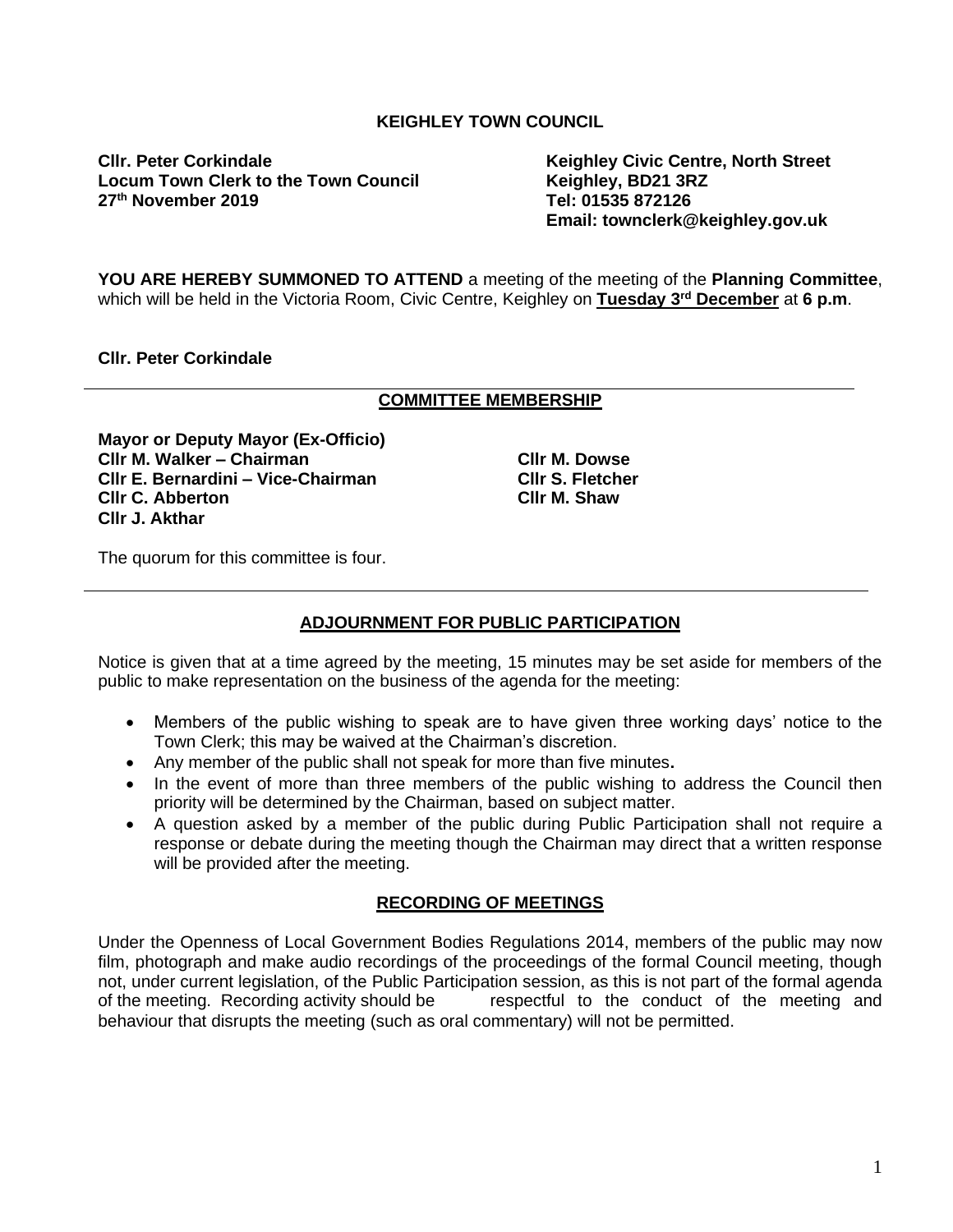# **AGENDA**

# **2019/185 Fire safety announcement**

# **2019/186 Apologies for absence**

Members are asked to receive apologies of absence for this meeting.

## **2019/187 Declarations of Interest**

To receive declarations of interest under consideration on this agenda in accordance with the Localism Act 2011 s32 and The Relevant Authorities (Disclosable Pecuniary Interests) Regulations 2012.

(Members are reminded that should you declare a pecuniary interest at a meeting, it is your responsibility to inform the Monitoring Officer).

- i) Declarations of Interest from Members
- ii) Declarations of Interest from Officers

## **2019/188 Public Question Time and Participation**

Members of the public are advised that they are welcome to ask questions about items on the Agenda. It is not always possible to give a verbal response at the meeting and questions may receive a written reply.

No resolution can be made under this item.

Questions should relate to matters of Town Council policy or practice and not relate to the individual affairs of either the questioner or any other named person.

## **2019/189 Minutes**

Members are asked to approve the minutes of the Planning Committee meeting held on Tuesday 19<sup>th</sup> November 2019.

Copy attached

## **2019/190 Committee comments on Planning Applications**

Members are asked to consider and comment on the following:

- I) New applications
- 1. 19/04605/FUL Just Car Clinic Royd Ings Avenue Keighley Demolition of an existing industrial structure (B2). Construction of 1no unit with a combination use class of warehouse (B8), offices (A2) and associated parking
- 2. 19/04651/HOU 124 Malsis Road Keighley Single storey rear extension
- 3. 19/04677/HOU 3 Green Head Lane Keighley Single storey rear extension to link existing garage with the dwelling and conversion of the garage to ancillary space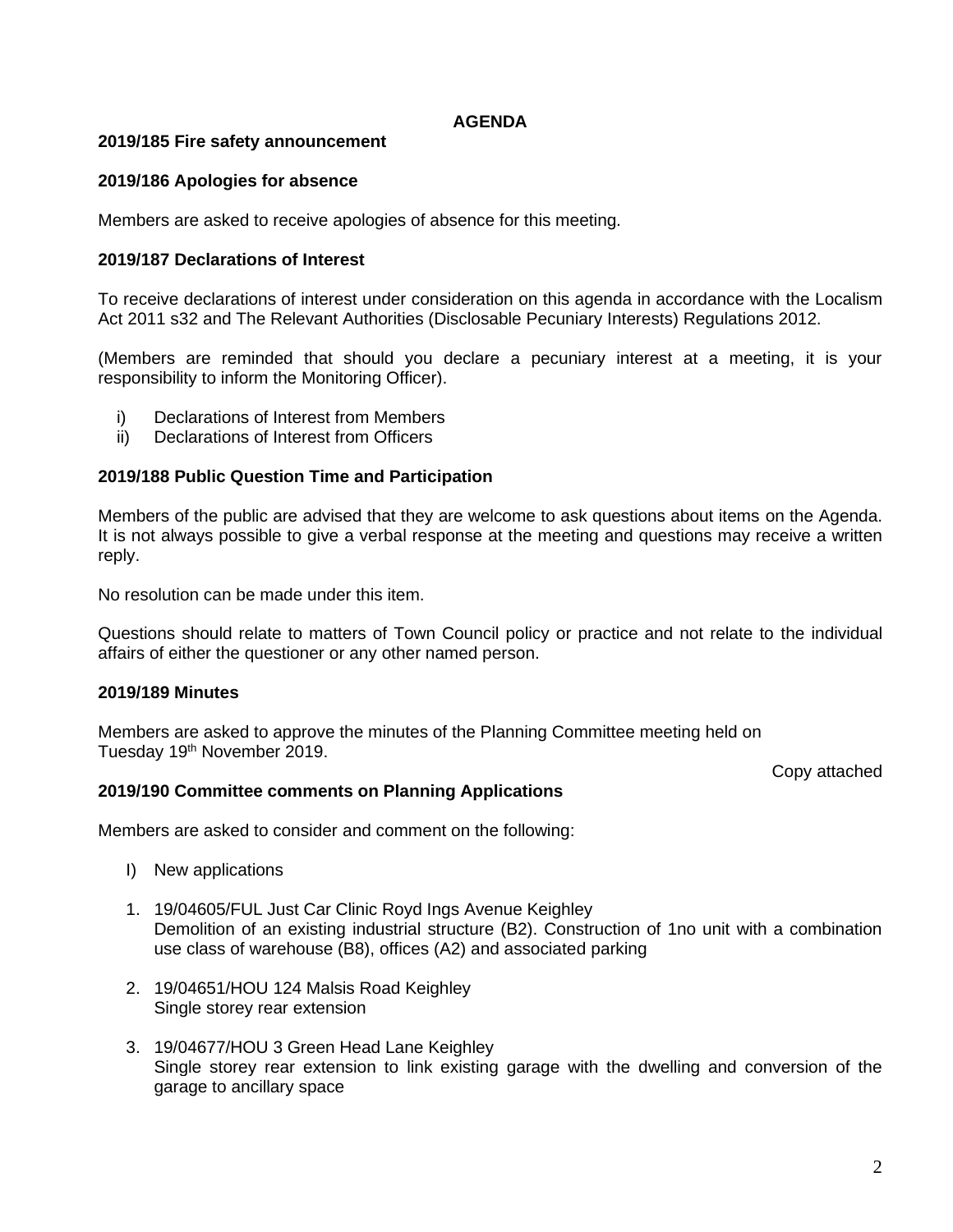- 4. 19/04723/HOU 14 Green Head Road Keighley Increased roof height and conversion of garage (retrospective)
- 5. 19/04724/HOU 11 Broomfield Street Keighley Front and rear dormer windows
- 6. 19/04763/FUL Land Off Pole Road Sutton-in-Craven Construction of agricultural building
- 7. 19/04764/ADV 36 North Street Keighley Replace existing ATM signage with new non-illuminated signage
- 8. 18/00731/SUB03 Yard And Premises Parkwood Street Keighley Submission of details required by condition 2 (drainage) of planning permissiom 18/00731/MAF
- 9. 19/04507/FUL 18 20 Cavendish Street Keighley Change of use of 2no flats to form 5no flats including internal alterations
- 10. 19/04833/HOU 63 Cliffe Street Keighley Formation of front and rear dormer windows
- 11. 19/04775/HOU 22 Hill Clough Grove Laycock First floor side and rear extension over existing
- iii) Applications Granted

19/03708/FUL Former Site Of Workshop Near Bent House Oldfield Lane Oldfield Conversion of existing stone building to dwellinghouse to include addition of porch

19/03939/HOU 6 Heather Grove Keighley Two storey side extension

19/04114/PAR Building At Upper Lodge Barn Providence Lane Oakworth Change of use of agricultural barn to a dwellinghouse and associated operational development

19/04376/PNA Land At Grid Ref 401490 441750 Pole Road Laycock Agricultural building

19/03196/FUL Tru Gym Worth Way Keighley Change of use from D2 (former gym) to B8 (warehousing and offices)

16/08869/COM01 New Laithe Farm New Laithe Road Stanbury Confirmation of compliance with conditions 1, 2, 3 and 4 of planning permission 16/08869/FUL

19/04090/ADV Unit 5 Alston Retail Park Alston Road Keighley Installation of internally illuminated signage

19/04129/HOU 93 Devonshire Street Keighley Proposed attic alterations and installation of new rooflights

iv) Applications Refused